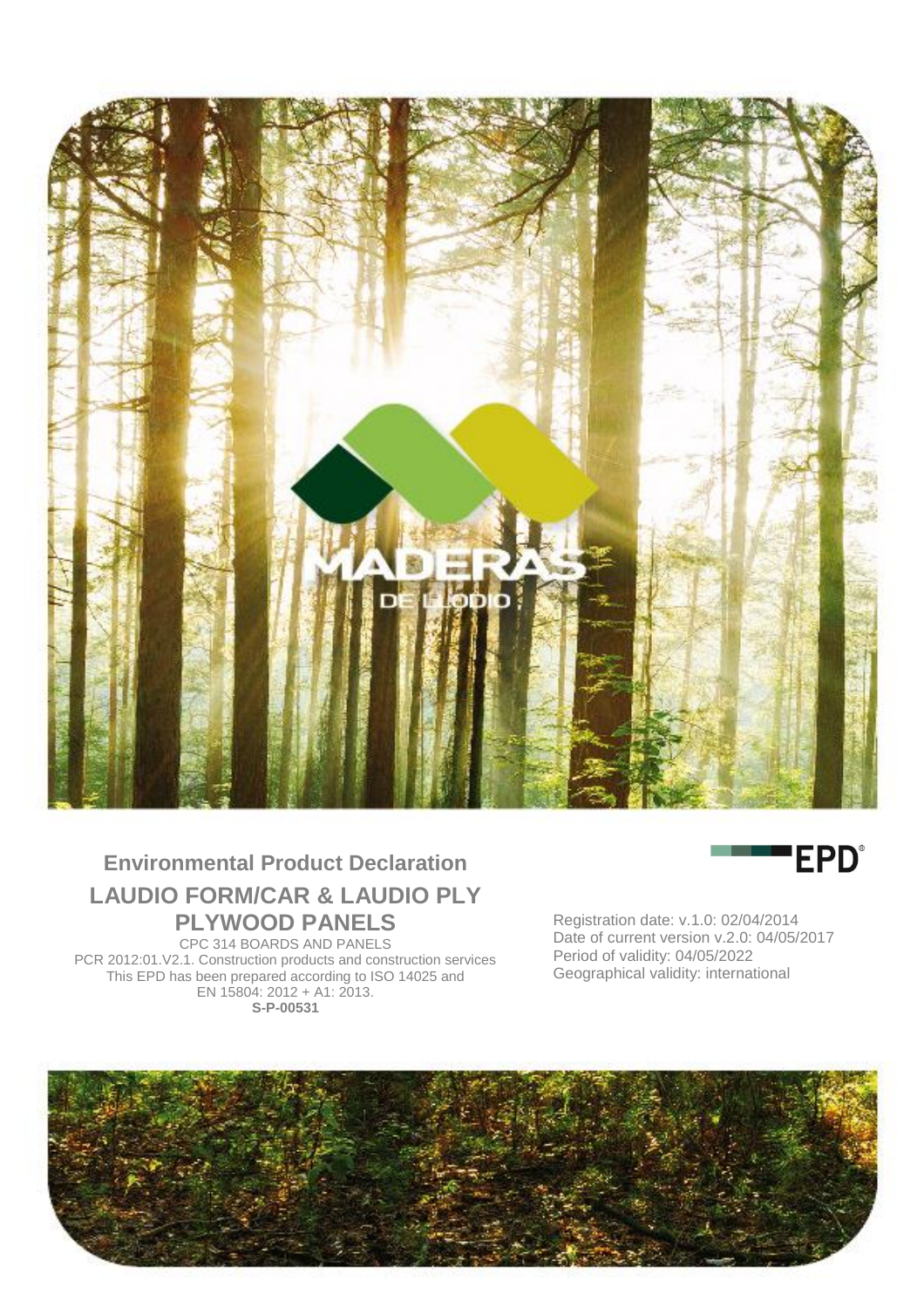

## **THE COMPANY AND ITS ENVIRONMENTAL COMMITMENT**

Maderas de Llodio, S.A. is a Company devoted to Design and Manufacturing of technical plywood panels, focused on both domestic and international industrial trade.

The mill is located in Llodio, and has more than 30 years of experience within this sector, it is the main Spanish manufacturer of technical plywood panels for industrial applications. It is also the only European manufacturer of plywood panels made by radiata pine, classified within the "softwood segment".

With its background of success and expertise, the Company carries out the design and production of plywood panels in diverse formats and sizes. Finish qualities go from uncovered to film-coating faces and special specifications can be developed depending on customer needs.

Our main raw material is radiata pine, available in a radius of 50 to 100 Km. from our facilities. This wood, used for Maderas de Llodio products, comes from sustainably managed forests with PEFC certification. The plywood panel production complies with UNE EN 13986 regulation and the gluing has an outdoor resistance class of 3 according to UNE EN 314-2 standards.

The Company counts with different and relevant certifications, such as:

### • **CE Marking**

In compliance with the Construction Products Regulation (EU) Nº305/2011; mandatory rules to sell within the EU Construction Sector.

- **PEFC Certification to ensure forest sustainability**
- **AITIM Quality Mark**

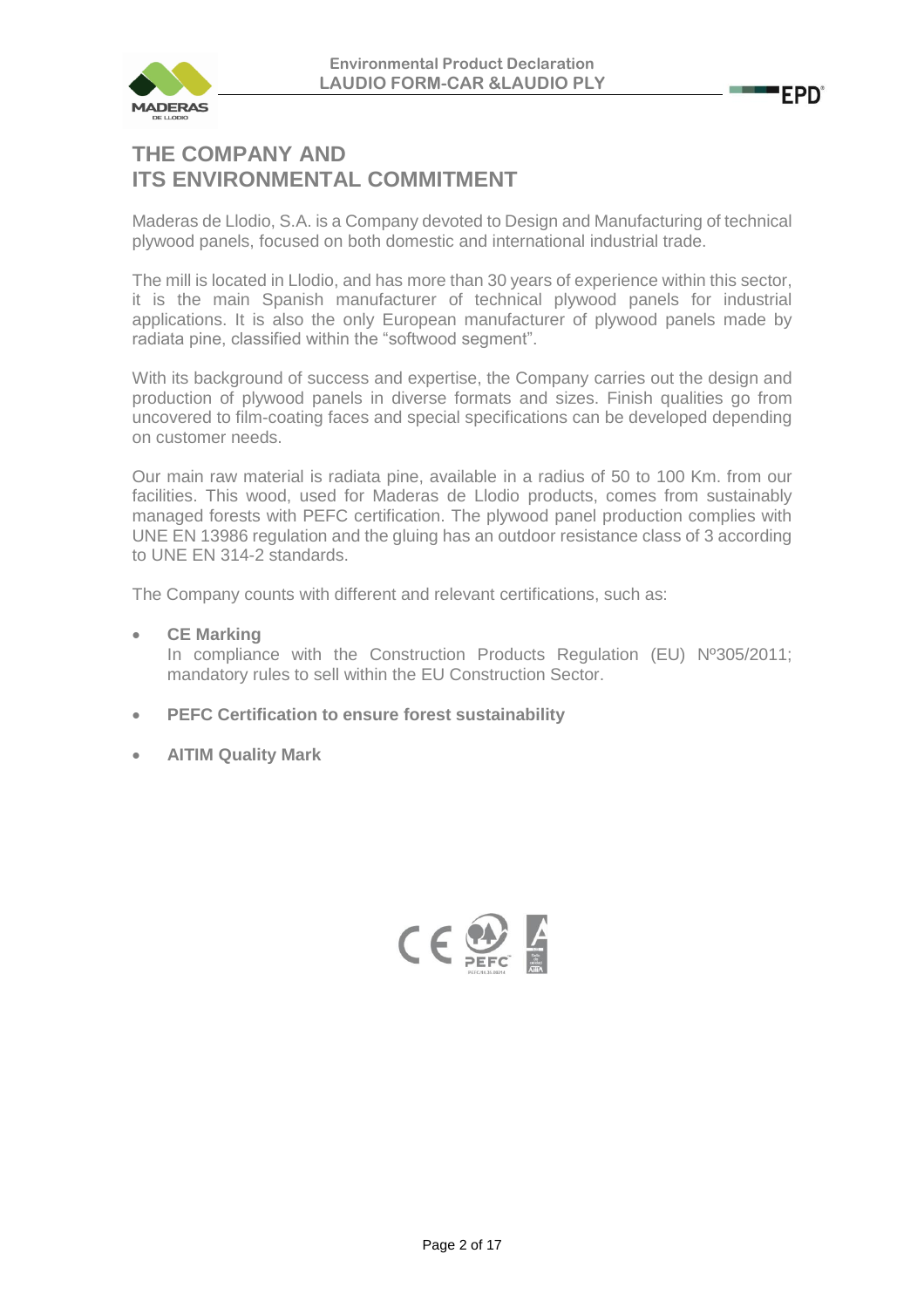

# **DESCRIPTION OF THE ANALYSED PRODUCTS**

The products submitted for examination in this Environmental Declaration are based on 1 m<sup>3</sup> LAUDIO-FORM/CAR plywood panel (for both, Building and Civil Engineering works) and 1 m<sup>3</sup> LAUDIO PLY with a wide range of industrial applications.

LAUDIO FORM, LAUDIO CAR and LAUDIO PLY are produced from European radiata pine wood veneers, in different thicknesses, longitudinal and transversally combined, glued and bonded by heat and pressure.



This coating confers a high wear & abrasion resistance, reducing moisture absorption on both board sides. Coating may vary on weight and be combined with different veneers, varying in resistance and durability meeting customer needs.

**LAUDIO FORM** is a highly profitable product, due to its excellent finish quality can be used several times in both vertical and horizontal formwork systems.

A small part of this production goes to **LAUDIO CAR** panels and the difference between them lies in its special non-slip coating on one of the faces.

This feature turns our panel into an outstanding candidate for specific industrial applications, such as scaffoldings, stages or transport floor vehicles.



**EPD'** 



**LAUDIO PLY** is a panel with uncoated faces. Different finishes qualify this range of products for applications such as floors, mezzanine floors, walls, roof covers, industrial vehicles structures, laminated panels, linings, special packaging, etc.

The variety of Maderas de Llodio´s plywood panels are wide and versatile, with technical characteristics and finishes which allow themselves to be used in applications with specific industrials requirements.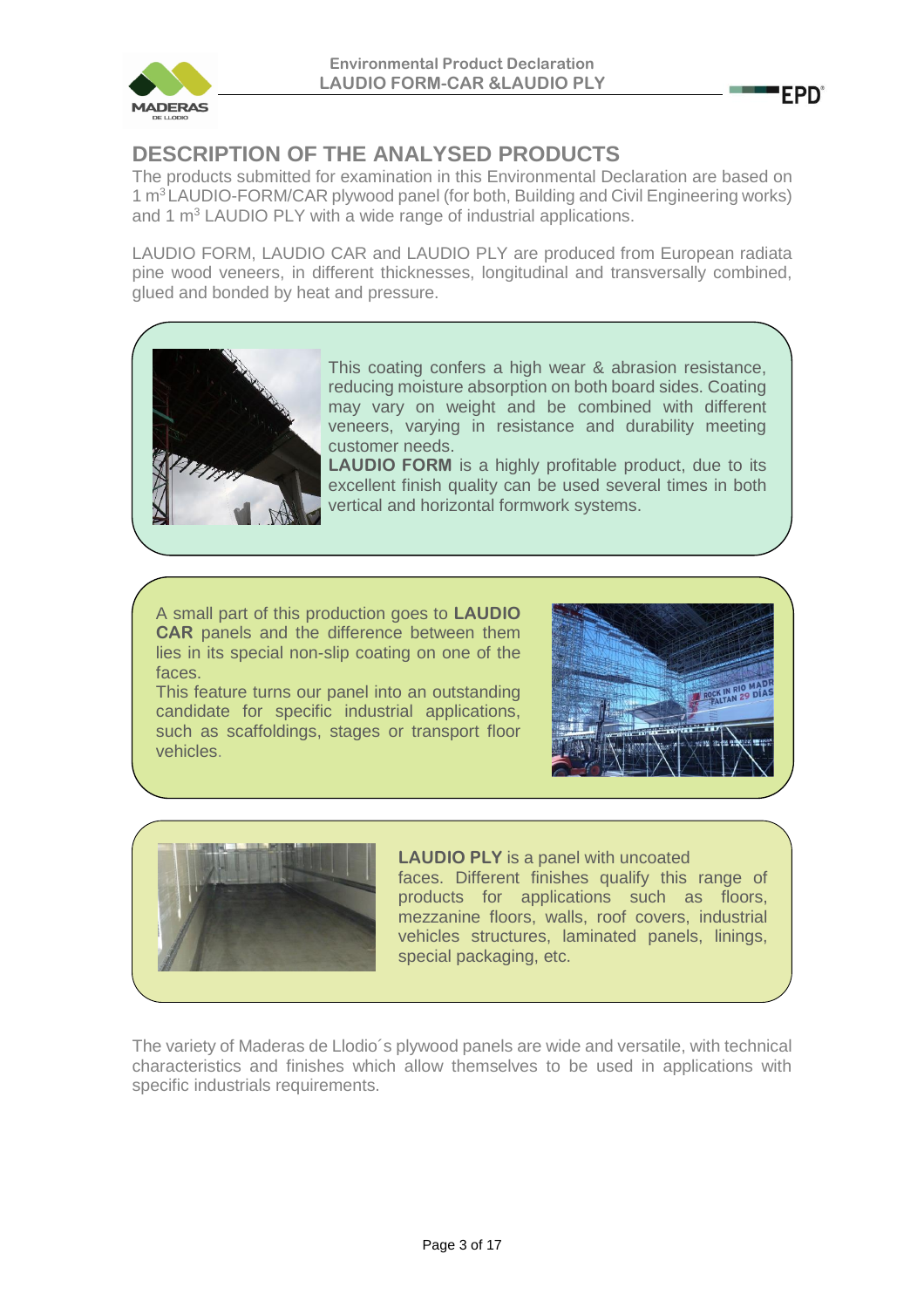

| <b>COMPOSITION OF THE BOARDS</b>              |
|-----------------------------------------------|
| 1 m3 of LAUDIO FORM-CAR and PLY plywood panel |
|                                               |

| <b>COMPONENTS</b>                    | <b>FORM</b><br>Weight<br>$\frac{1}{2}$ | PLY.<br>Weight<br>$(\%)$ | Hazard                   | <b>CAS Number</b>                      |
|--------------------------------------|----------------------------------------|--------------------------|--------------------------|----------------------------------------|
| Wood                                 | 79,12                                  | 84,33                    | $\overline{\phantom{a}}$ | ٠                                      |
| Resin                                | 10,71                                  | 10,76                    | H314/H315/H319           | 1310-73-2/108-95-2/<br>50-00-0/67-56-1 |
| Phenolic film                        | 5.13                                   |                          |                          |                                        |
| Composing resin                      | 0,01                                   | 0,01                     | H302/H314/H318/H341      | 108-46-3/64-175-/108-95-2              |
| <b>Mastic</b>                        | 0,16                                   | 0.16                     | H314/H315/H317/H318/H319 | 500-033-55/1173092-74-4                |
| Sealant                              | 0,08                                   | $\sim$                   | $\overline{\phantom{a}}$ | ٠                                      |
| Additive                             | 0,16                                   | 0,16                     | H315/H318                | 68891-38-3                             |
| Hardener & Water                     | 4,59                                   | 4,61                     | $\overline{\phantom{a}}$ |                                        |
| Glued tapes &<br>Composing's<br>glue | 0,04                                   | 0,04                     | $\overline{\phantom{a}}$ |                                        |
| <b>TOTAL</b>                         | 100                                    | 100                      | $\overline{\phantom{a}}$ |                                        |

No product´s substance greater than 0.10% of the weight is listed on the "List of Hazardous Substances (SVHC) for its authorization.

## **STAGES IN THE PRODUCTION PROCESS OF MADERAS DE LLODIO**

The following procedure describes the productive process carried out for our plywood panels LAUDIO FORM and LAUDIO CAR.

Both families henceforth will be defined as LAUDIO FORM.

### **Process 1. Raw Materials**

The main raw materials needed to produce our panels are: wood, coating films, glue, patching mastic and sealants.

### **Process 2. Debarking**

Logs, green raw material, are introduced into the log debarking to remove bark and impurities.

Part of this bark is sold as co-product for a variety of uses such as gardening. The surplus is used directly as fuel.

### **Process 3. Log Preconditioning**

Round wood is stuck in the boilers for the purpose of getting its softening and plasticity by water saturation. The result is an energy saving when cutting, a better peeling quality and its subsequent improvement on the drying process.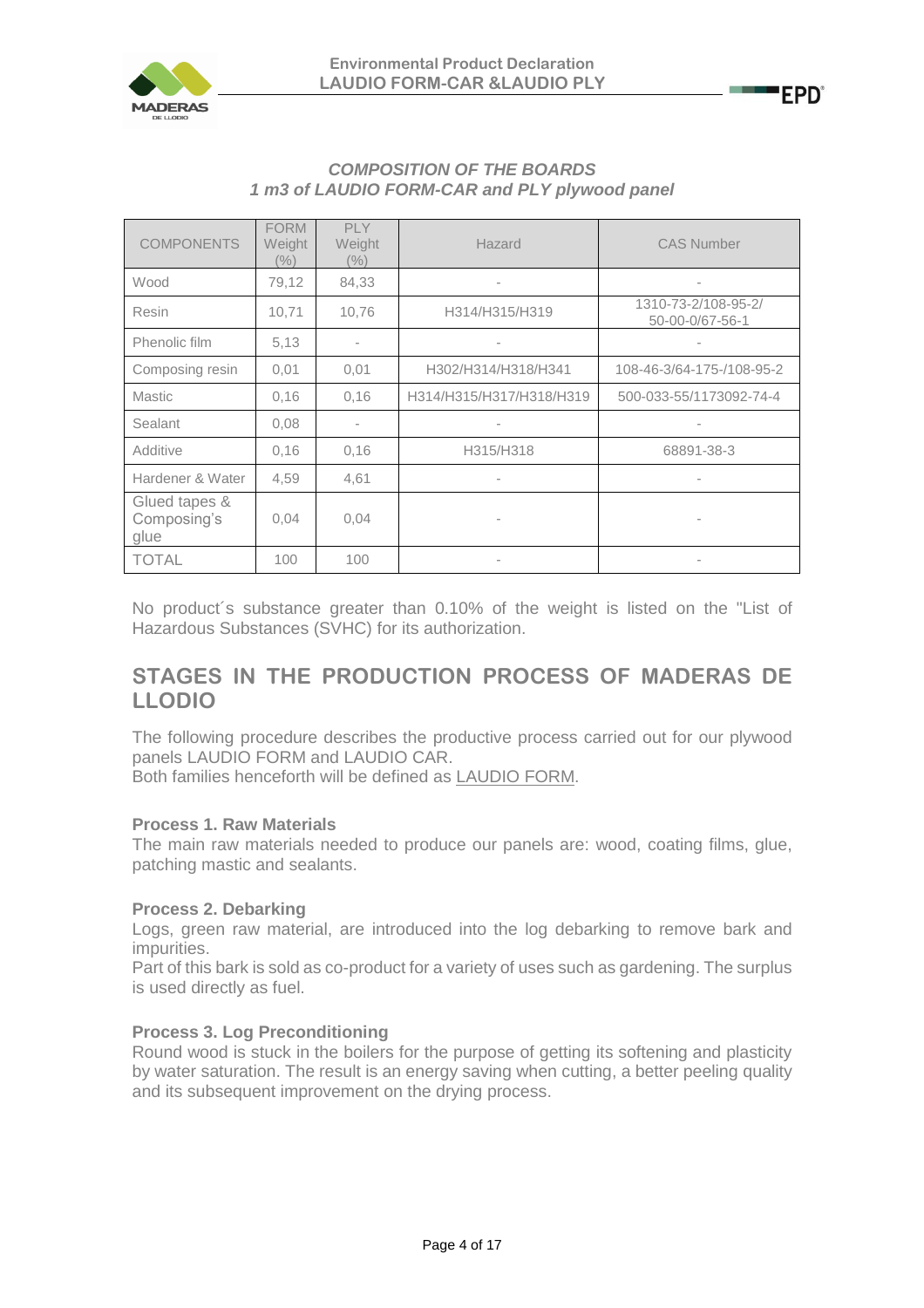

### **Process 4. Cross-Cutting**

The log is cut and areas of deviations detected from logging are removed. Surpluses are sent to a chipping area. The resulting wood-chip amount is sent as co-product for chipboard manufacture or to the pulp paper industry, among other uses.

### **Process 5. Veneer peeling**

The trunk rotates around the peeling axis while the blade cuts it in parallel to the module axis. The veneer come out unrolled and are cut to size with a shear. Veneers with a large number of defects or those whose measures do not meet standards are sent for woodchip manufacture, together with residual wood resulting from the log rounding. Sheets suitable for plywood panels manufacture are classified and stacked. The central part from the cylinder-rolling are the cylindrical logs.

Our co-products are obtained throughout this process: chips and cylindrical logs. If woodchip passes the screening, is stored straight away. The refused one is used as fuel.

Cylindrical logs come from the log central part and are suitable for posts, billboards, fences, etc.

#### **Process 6. Veneer Drying**

The sheets previously stored are now introduced into a roller track dryer.

And they are re-classified depending on the grades of humidity and defects.

This phase identifies the most suitable sheets for each part of the panel.



**EPD'** 

### **Process 7. Composing**

During this process, veneers get assembled and glued in other dimensions in such a way that we obtain panels with the qualities and sizes required. These combinations can be made in crosswise as well as in longitudinal direction to the wood grain.

#### **Process 8. Gluing Line**

This process takes place in two different gluing machines. One for sizes and special requirements according customer needs and the other one for standard production.



### **Process 9. Pre-Pressing**

Once a board packet has been completed in any of the gluing machines, they move on to the pre-press where, without applying heat, they are pre-pressed in order to strengthen the sheets assembly through direct contact with the adhesive. After this step, panels can be handled already.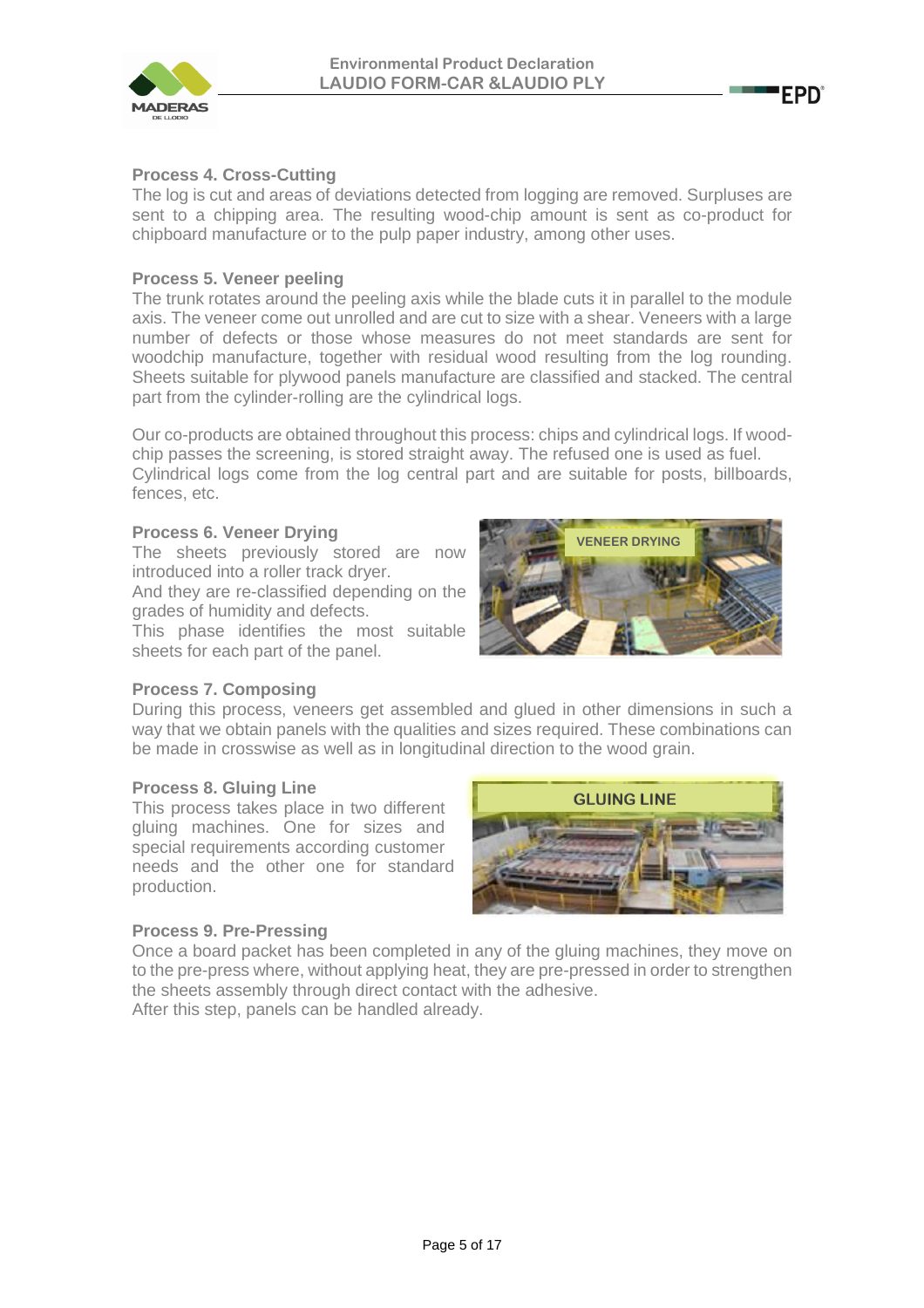

### **Process 10. Hot Pressing**

The panel already pre-pressed is now sent to the

presses combining at the same time heat and pressure, glue polymerizes providing the final gluing touch to panels.

The boiler heats the oil thermic fluid which feeds the presses.

### **Process 11. Mechanical Trimming**

At this stage, panels are cleaned all over their edges. LAUDIO PLY boards are cut in specific sizes. The oversize goes to be used as fuel.

### **Process 12. Patching**

Panels, that require reparations to increase or recover their quality, are moved to the reparation line where defects will be removed applying a filler product.

### **Process 13: Sanding**

In this process, panels get the thickness desired.

In addition to that, it is applied a roughness finish on one face and the surplus is sent to the mill to be used in the boiler.

### **Process 14. Phenolic Film Coating (FORM)**

The panel goes on through a press that, with pressure and temperature, the paper melts down on both faces. The plates of this press, as the ones in the composer, are also heated with oil fluid.

### **Process 15. Trimming (FORM)**

The plywood panels, now filmed, come back to the saw to be cut at their final sizes. The surplus has the same destination as in process 11.

### **Process 16. Edge Sealing (FORM)**

LAUDIO FORM finishing includes edges coating with a damp-proofing sealant.

### **Process 17. Packing**

Once completed, the product is packed with metal-strip or polyethylene film to be sent to the customer.

LAUDIO PLY process does not include stage 14 - Phenolic paper coating, stage 15 - Saw and stage 16 - Edges painting.

For LAUDIO PLY III panel is not necessary reparation and for LAUDIO PLY IV panel, neither reparation nor sanded.





EPD'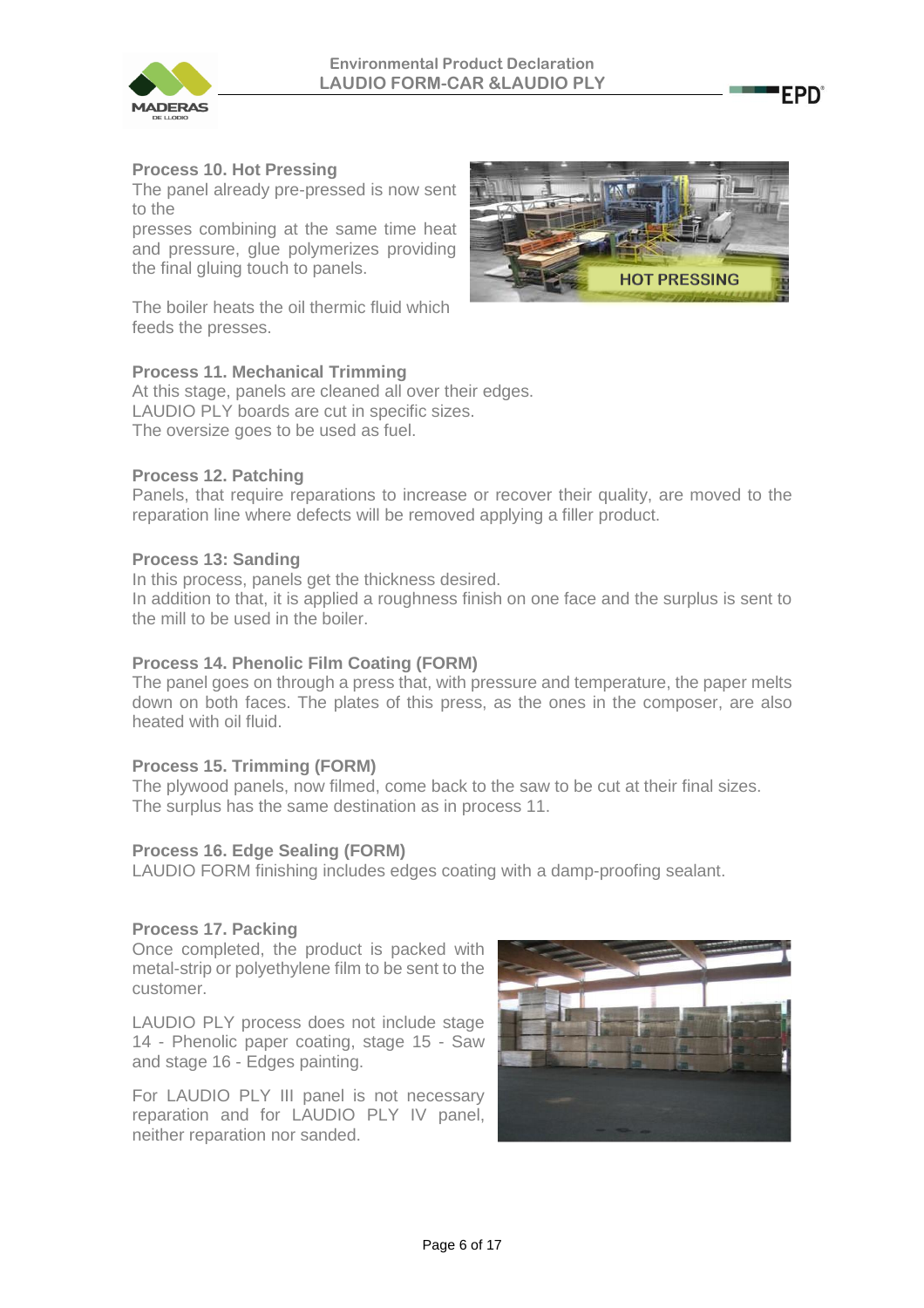



## **ASSUMPTIONS**

Down below are detailed the main estimations considered in the life cycle assessment:

- Manufacturing processes about goods, equipment, replacement or maintenance parts with a life longer than three years are excluded.
- Impact caused by people (common activities, job distance, etc.) has not been taken into account.
- It has been considered a density of 0,88 g/ml for the oil consumed.
- Densities considered: cylindrical logs 0,5 ton /  $m^3$ , wood-chips 0,9 ton /  $m^3$ , bark 0,8 ton /  $\textsf{m}^3$ , incoming wood 0,92 ton /  $\textsf{m}^3$ .
- Radiata Pine is the type of wood used for the report.

## **UNIT DECLARED**

Throughout the report, we talk about "declared unit" instead "functional unit" (as defined in the PCR), since the stages of use and end of life in building construction are not yet established, are unknown or were not considered for the EPD.

In this sense, the declared unit of this product is 1  $m<sup>3</sup>$  of PLY-FORM manufactured in Maderas de Llodio´s mill. (Alava – Spain).

## **RESULTS SUMMARY**

| <b>Impact Category</b>                           | Quantity   | Units                      |
|--------------------------------------------------|------------|----------------------------|
| CML-IA Global Warming (100 years)                | 4,57E+02   | kg CO <sub>2</sub> eq.     |
| <b>CML-IA Acidification</b>                      | 2,54E+00   | kg SO <sub>2</sub> eq.     |
| <b>CML-IA Eutrophication</b>                     | 8,89E-01   | kg PO <sub>4</sub> eq.     |
| <b>CML-IA Photochemical oxidation</b>            | 3,71E-01   | $kgC2H4$ eq                |
| CML-IA Ozone layer depletion                     | 2,49E-05   | $\overline{kg}$ CFC-11 eq. |
| CML-IA Depletion of abiotic resources (elements) | 1,64E-03   | kg Sb eq.                  |
| CML-IA Depletion of abiotic resources (fossils)  | $1,11E+04$ | MJ                         |

*Declared Unit = 1 m<sup>3</sup>LAUDIO FORM plywood panel*

*Declared Unit = 1 m<sup>3</sup>LAUDIO PLY plywood panel*

| <b>Impact Category</b>                           | Quantity | <b>Units</b>                         |
|--------------------------------------------------|----------|--------------------------------------|
| CML-IA Global Warming (100 years)                | 3,17E+02 | $kg CO2$ eq.                         |
| <b>CML-IA Acidification</b>                      | 1,75E+00 | kg SO <sub>2</sub> eq.               |
| <b>CML-IA Eutrophication</b>                     | 6,60E-01 | kg PO <sub>4</sub> eq.               |
| <b>CML-IA Photochemical oxidation</b>            | 2,59E-01 | kg C <sub>2</sub> H <sub>4</sub> eq. |
| CML-IA Ozone layer depletion                     | 1,77E-05 | kg CFC-11 eq.                        |
| CML-IA Depletion of abiotic resources (elements) | 1,08E-03 | kg Sb eq.                            |
| CML-IA Depletion of abiotic resources (fossils)  | 7,77E+03 | <b>MJ</b>                            |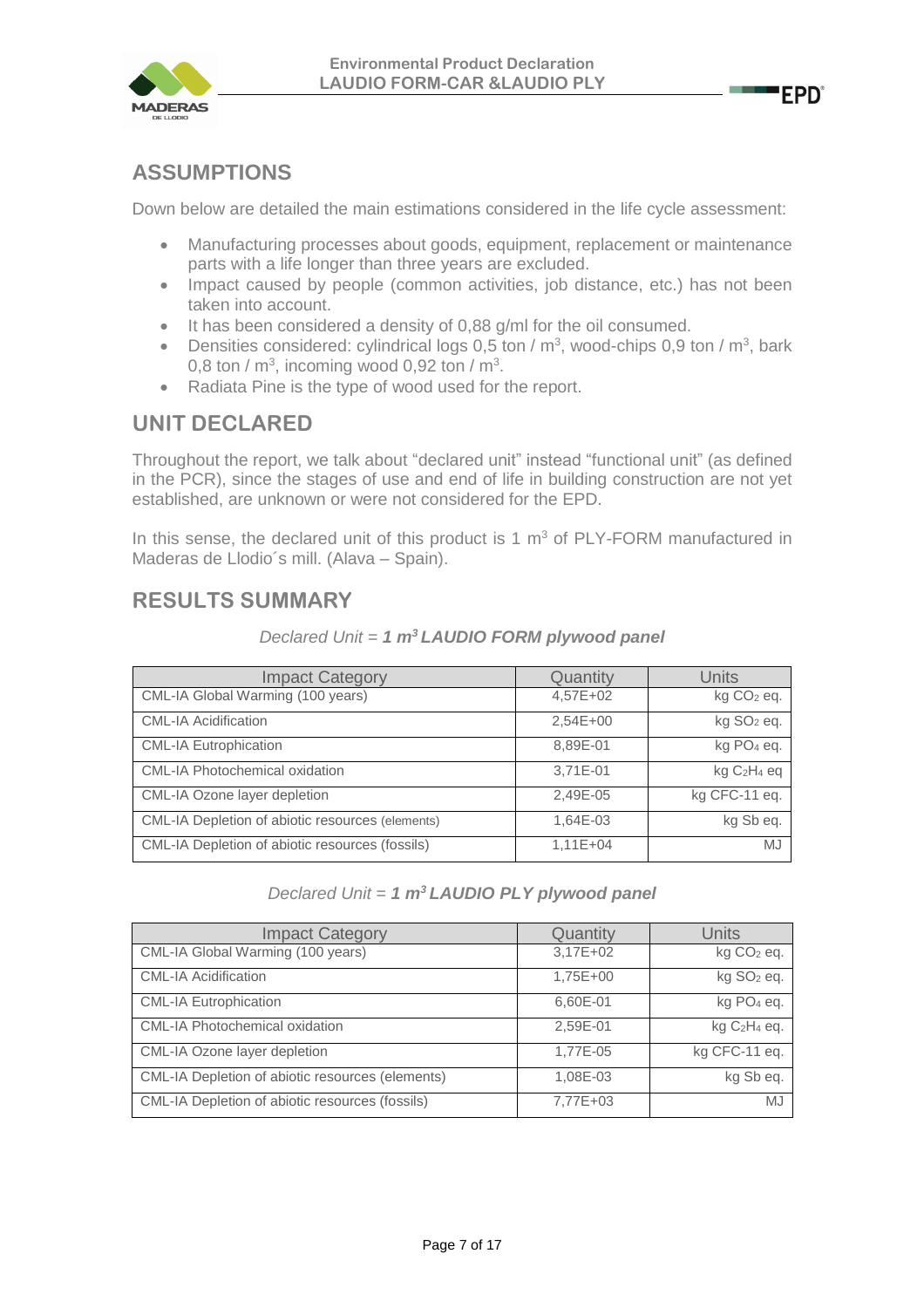

# **CUT-OFF RULES**

The ISO-14025 standard and specifically PCR for Construction Products and Construction Services, point towards the possibility to apply a cut-off criteria to the data indexed.

Although PCR 2012:01 V-2.1. indicates that it might be included from the Life Cycle Inventory for a minimum of 95% of its total inputs (weight and energy to the upstream and core module. In this way, the present study has not taken into account any cut-off rule, except that the study has not considered the product's handing out (infrastructure, machinery, auxiliary equipment) nor the use and end of life, ie from the stage A4 to stage D.

# **ENVIRONMENTAL IMPACTS, REGARDING CO<sup>2</sup> FIXINGS**

Trees play an extremely important role in the process of carbon capture. Thanks to the photosynthesis process carried out by them, a huge amount of  $CO<sub>2</sub>$  is fixed inside trees. This is the reason why wood products act as a  $CO<sub>2</sub>$  biogenic store which will be released if product gets incinerated. It has been estimated that for each  $m<sup>3</sup>$  of pine wood, it can be stored about 897 Kg  $CO<sub>2</sub>$  eq. (Source: Ecoinvent v3.0) Therefore, if we consider this energy-storage inside the product, the  $CO<sub>2</sub>$  amount captured inside the product over its lifetime will be as follows:

### *Capture of CO2 for 1m<sup>3</sup>of LAUDIO FORM plywood panel*

| Impact Category       | Quantity | Jnits                  |
|-----------------------|----------|------------------------|
| CML-IA Capture of CO2 | 440      | kg CO <sub>2</sub> eq. |

### *Capture of CO2 for 1m<sup>3</sup>of LAUDIO PLY plywood panel*

| <b>Impact Category</b>  | Quantıtv | Units        |
|-------------------------|----------|--------------|
| CML-IA Capture of $CO2$ | 580      | $kg CO2$ eq. |

In addition to these environmental benefits, we must add that a significant part of the energy consumed within the process comes from the waste of our own wood products. This contributes to reduce the demand of solid fuels.

Another benefit to point out is the large capacity of the audited products to be re-used and re-cycled at their end of life stage.

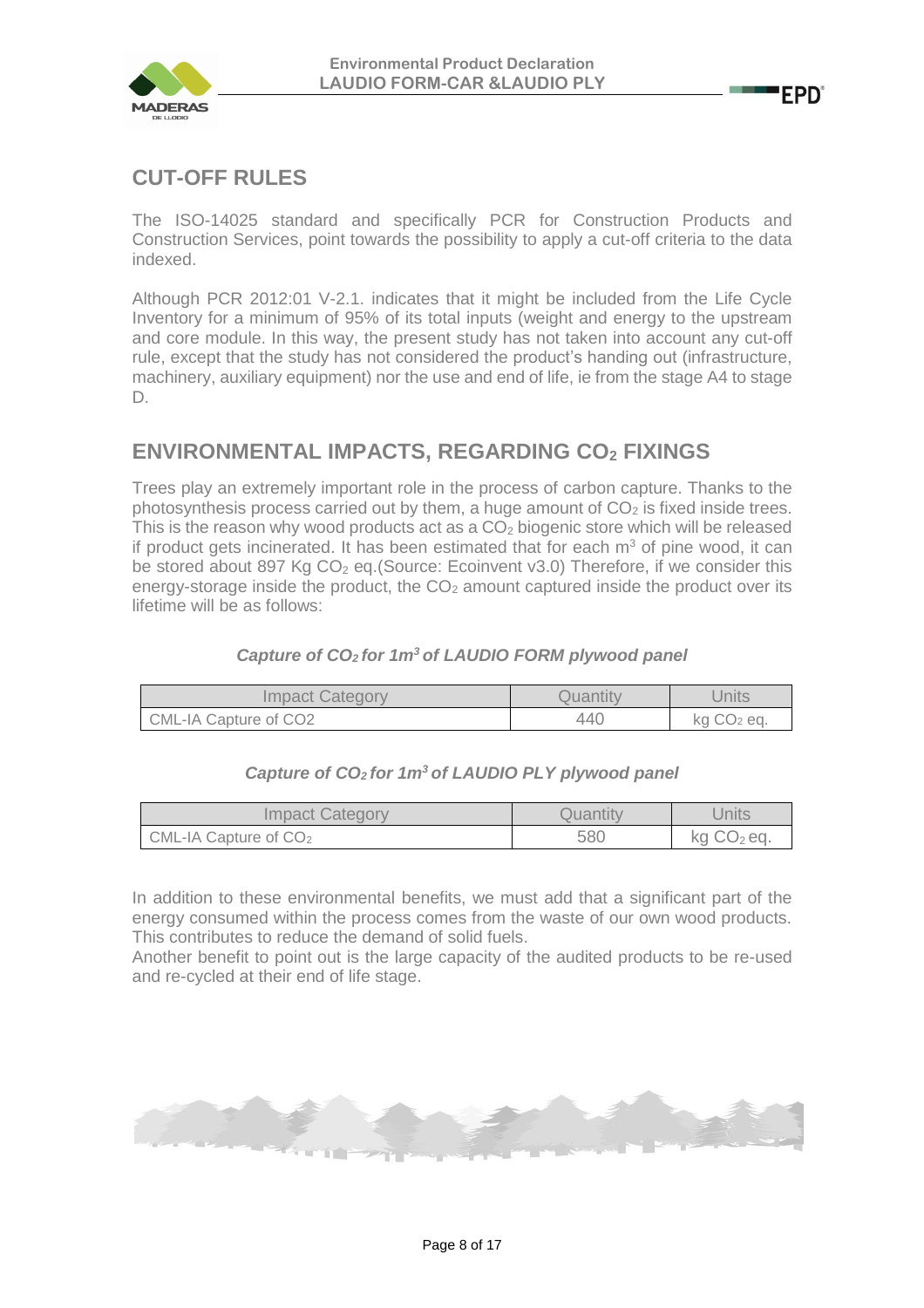

**Contract** 

# **GENERAL SYSTEM BOUNDARIES AND DATA QUALITY**

In this EPD the final scope is "Cradle to Gate", so it will be outside of the extent of the study the stage of construction (stage A4-A5), use (stage B1-B7), End of life (stage C1 c4) and recovery (stage D). The limits of the system (upstream A1 and A2, and core A3) are defined in the following graph:



|                | Product stage |                | Construction<br>process<br>stage |                              |            |             |            | Use Stage   |               |                                            |                                                                                            |                               |                | End of life stage       |                      | Resource<br>recovery<br>stage          |
|----------------|---------------|----------------|----------------------------------|------------------------------|------------|-------------|------------|-------------|---------------|--------------------------------------------|--------------------------------------------------------------------------------------------|-------------------------------|----------------|-------------------------|----------------------|----------------------------------------|
| Raw material   | Transport     | Manufacturing  | Transport                        | installation<br>Construction | Use        | Maintenance | Repair     | Replacement | Refurbishment | $\mathbb O$<br>šū<br>energy<br>Operational | $\circ$<br>$\overline{S}$<br>$\leftharpoonup$<br>water<br>$\overline{\sigma}$<br>Operation | demolition<br>De-construction | Transport      | g<br>processin<br>Waste | sal<br><b>Dispos</b> | Reuse-Recovery-Recycling-<br>potential |
| A <sub>1</sub> | A2            | A <sub>3</sub> | A4                               | A <sub>5</sub>               | <b>B1</b>  | <b>B2</b>   | <b>B3</b>  | <b>B4</b>   | <b>B5</b>     | <b>B6</b>                                  | <b>B7</b>                                                                                  | C <sub>1</sub>                | C <sub>2</sub> | C3                      | C4                   | D                                      |
| X              | Χ             | X              | <b>MND</b>                       | <b>MND</b>                   | <b>MND</b> | <b>MND</b>  | <b>MND</b> | <b>MND</b>  | <b>MND</b>    | <b>MND</b>                                 | <b>MND</b>                                                                                 | <b>MND</b>                    | <b>MND</b>     | <b>MND</b>              | <b>MND</b>           | <b>MND</b>                             |

X= Included in LCA MND= Module Not Declared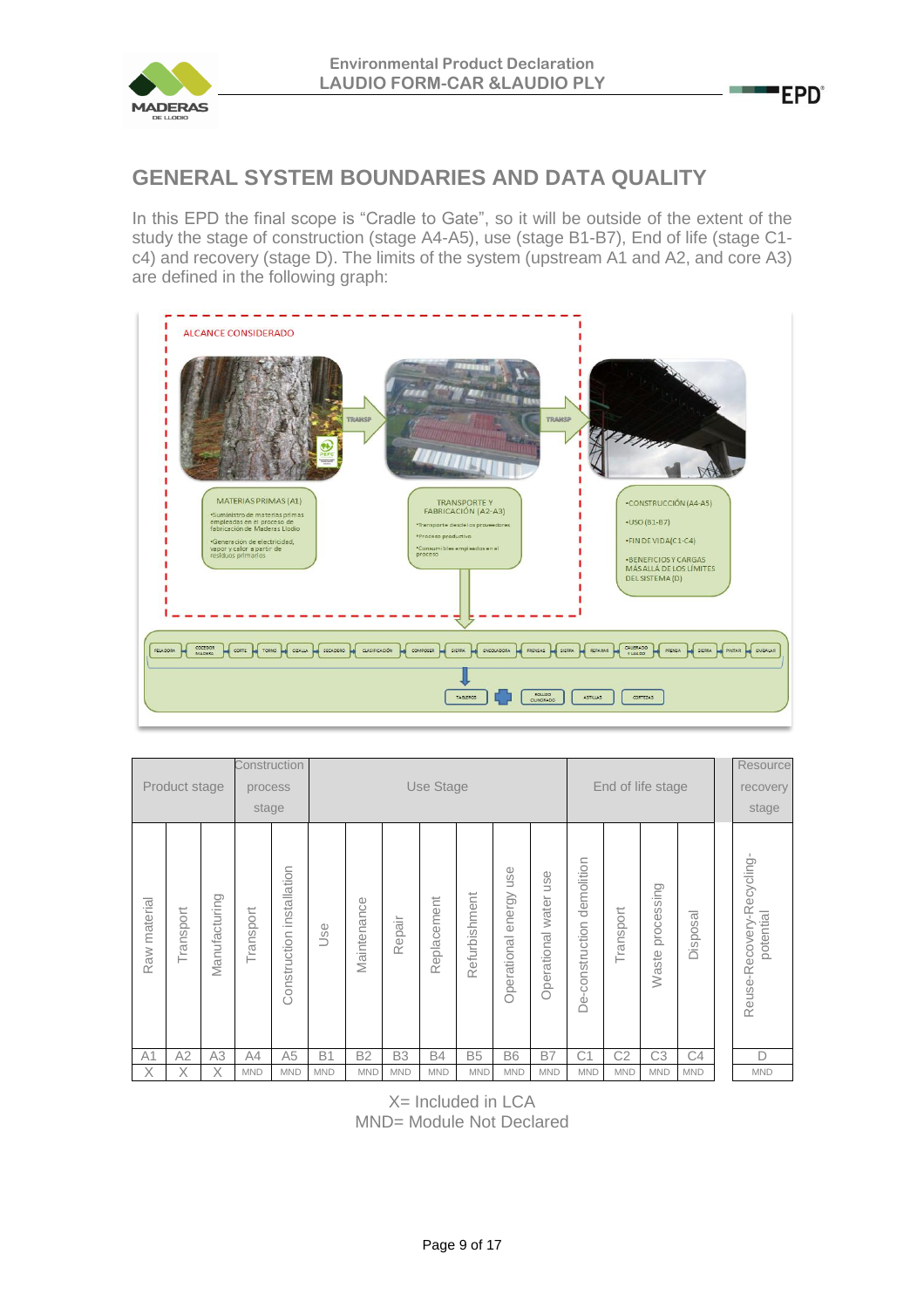

All data, used to shape the process and obtain the life cycle inventory, have been obtained during the year 2016 and they are representative of the different processes developed to manufacture our products.

The data have been directly measured in the Company facilities. Moreover, it has been used the most completed European Life-Cycle Inventory database called Ecoinvent 3. This base contains the most comprehensive and up-to-date information regarding our geographical, technological and temporal area.

However, a specific procedure has been defined for this project. The environmental impact implication of our product is fairly significant to set up real data indicators. 2016 Electrical Mix has been the indicator we have created. (Source: REE).

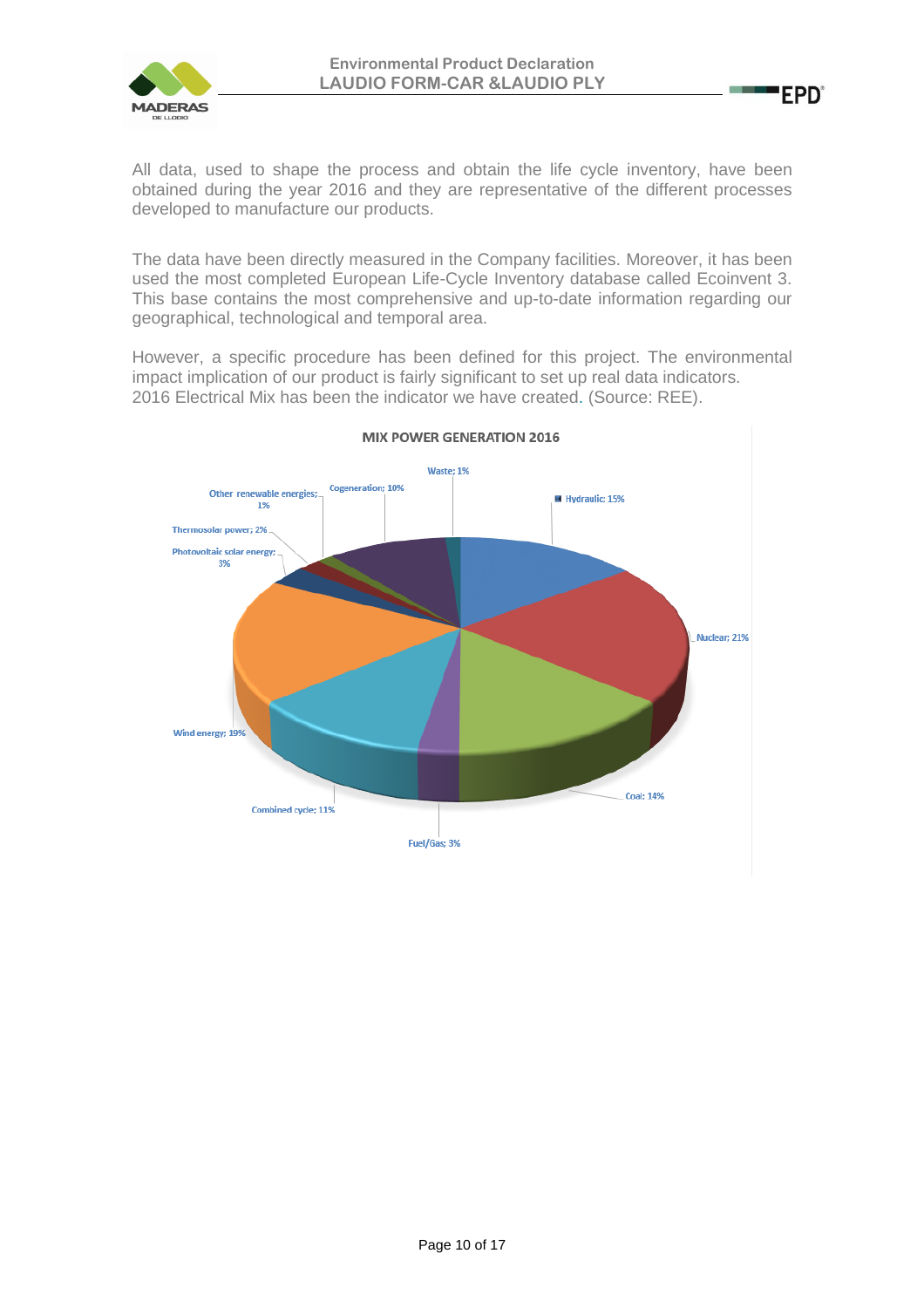



# **ALLOCATION RULES**

Throughout the whole productive process of Maderas de Llodio, three other co-products are also manufactured in addition to plywood panels: woodchip, cylindrical logs and bark. Partly of them become sold and the rest is used as fuel for the boiler. The part sold is considered as co-product; the INPUT assignment has been designed dividing the environmental impact caused by plywood panels on one side, wood waste burned in the boiler on the other and co-products for selling on another one. The same applies to woodchip and cylindrical logs. The input allocation has been done according to volume, in order to assess the process data more coherently and complying with the requirements of PCR and ISO 14040 standard.

This will involve the evaluation of all data from the Maderas de Llodio' s productive process Inventory. For each of the outputs it has been calculated a co-product output percentage in  $m<sup>3</sup>$ , to identify its allocation.

### **CALCULATION OF THE ENVIRONMENTAL PERFORMANCE**

To obtain the Environmental Impact of  $1m<sup>3</sup>$  of LAUDIO FORM and 1  $m<sup>3</sup>$  of LAUDIO PLY plywood panel, has been used the environmental software SimaPro 8.1. This enables you to obtain values for different categories of environmental impacts by using different methodologies. In our case, impact values have been calculated according to process CML-IA, v 4.2 April 2013 and the database used has been Ecoinvent 3.0

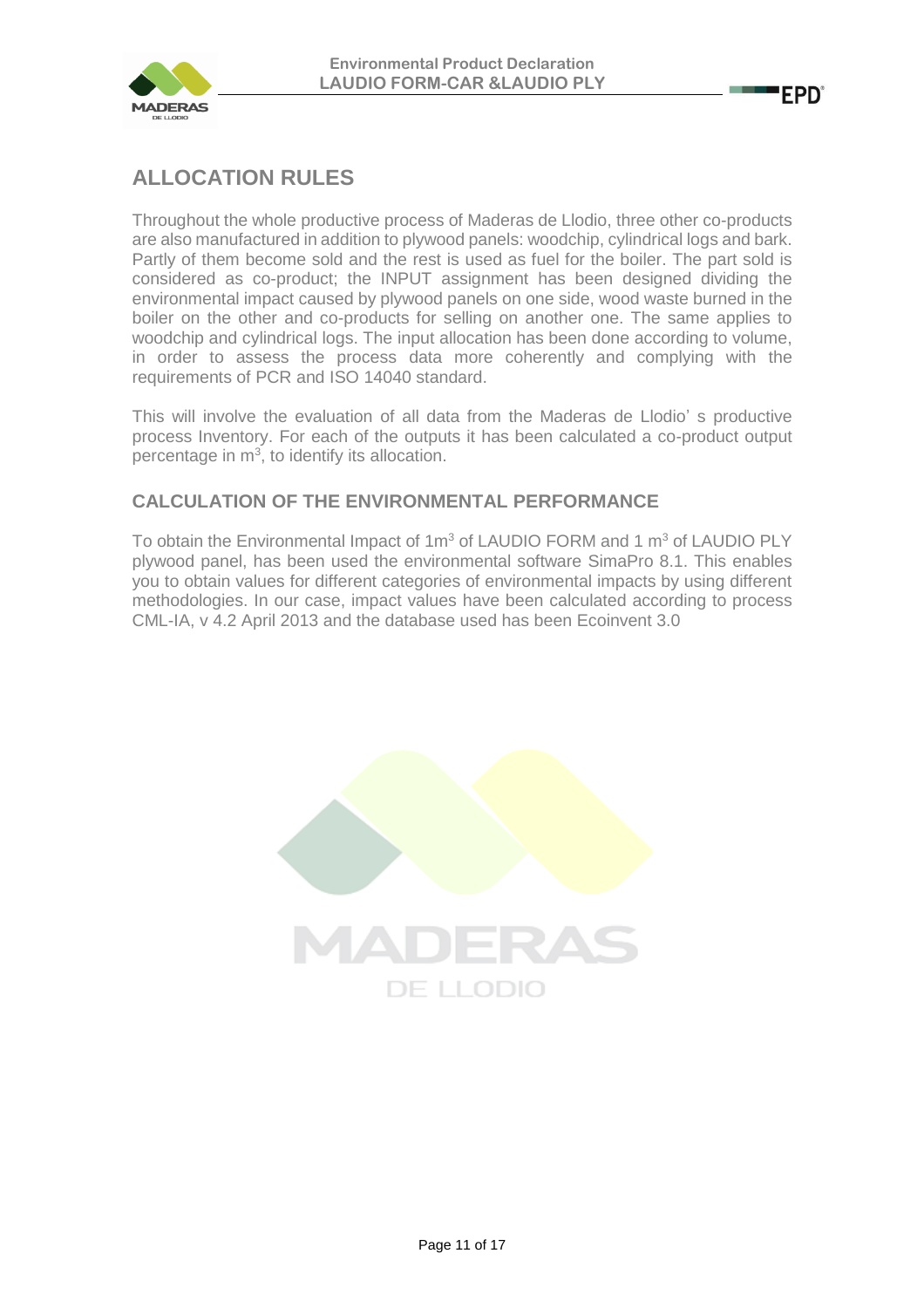

# **ENVIRONMENTAL PROFILE**

The environmental impact and consumption of renewable and non-renewable resources for 1 m<sup>3</sup> of LAUDIO FORM & LAUDIO PLY plywood panel is described below, according to the PCR as well as a classification table of the production waste.

LAUDIO FORM and LAUDIO PLY plywood panels are not classified as hazardous material according to Regulation 1272/2008 with regard to Labelling and Packaging of hazardous substances (REACH).

|                                                             | <b>UPSTREAM</b>                | <b>TOTAL</b>             |                           |                                |                  |
|-------------------------------------------------------------|--------------------------------|--------------------------|---------------------------|--------------------------------|------------------|
| <b>IMPACT CATEGORY</b>                                      | Raw material<br>supply<br>[A1] | <b>Transport</b><br>[A2] | <b>Production</b><br>[A3] | <b>Total Core</b><br>$[A2-A3]$ | $TA1-A2-$<br>A31 |
| <b>Global warming</b><br>[kg CO2 eq.]                       | 2,64E+02                       | 9,59E-04                 | 1,93E02                   | 1,93E+02                       | 4,57E+02         |
| Acidification<br>[kg SO <sub>2</sub> eq.]                   | 1,48E+00                       | 3,09E-06                 | 1,07E+00                  | 1,07E+00                       | $2,54E+00$       |
| Eutrophication<br>[kg PO4 eq.]                              | 4,43E-01                       | 2,68E-02                 | 4,46E-01                  | 4,44E-01                       | 8,89E-01         |
| Photochemical oxidation<br>[ $kg C2H4 eq.]$                 | $2,14E-01$                     | 1,31E-07                 | 1,57E-01                  | 1,57E-01                       | 3,71E-01         |
| Ozone layer depletion<br>[kg CFC-11 eq.]                    | 1,40E-05                       | 6,70E-11                 | 1,09E-05                  | $1,1E-05$                      | 2,49E-05         |
| Depletion of abiotic<br>resources<br>(elements) [kg Sb eq.] | 9,54E-05                       | 2,51E-09                 | 6.70E-04                  | 6,7E-04                        | 1,64E-03         |
| Depletion of abiotic<br>resources<br>(fossils) [MJ]         | $6,27E+03$                     | $1,43E+03$               | 4,88E+03                  | 4,88E+03                       | $1,11E+04$       |

*Declared Unit = 1 m<sup>3</sup> of LAUDIO FORM plywood panel Environmental profile for each module and stage*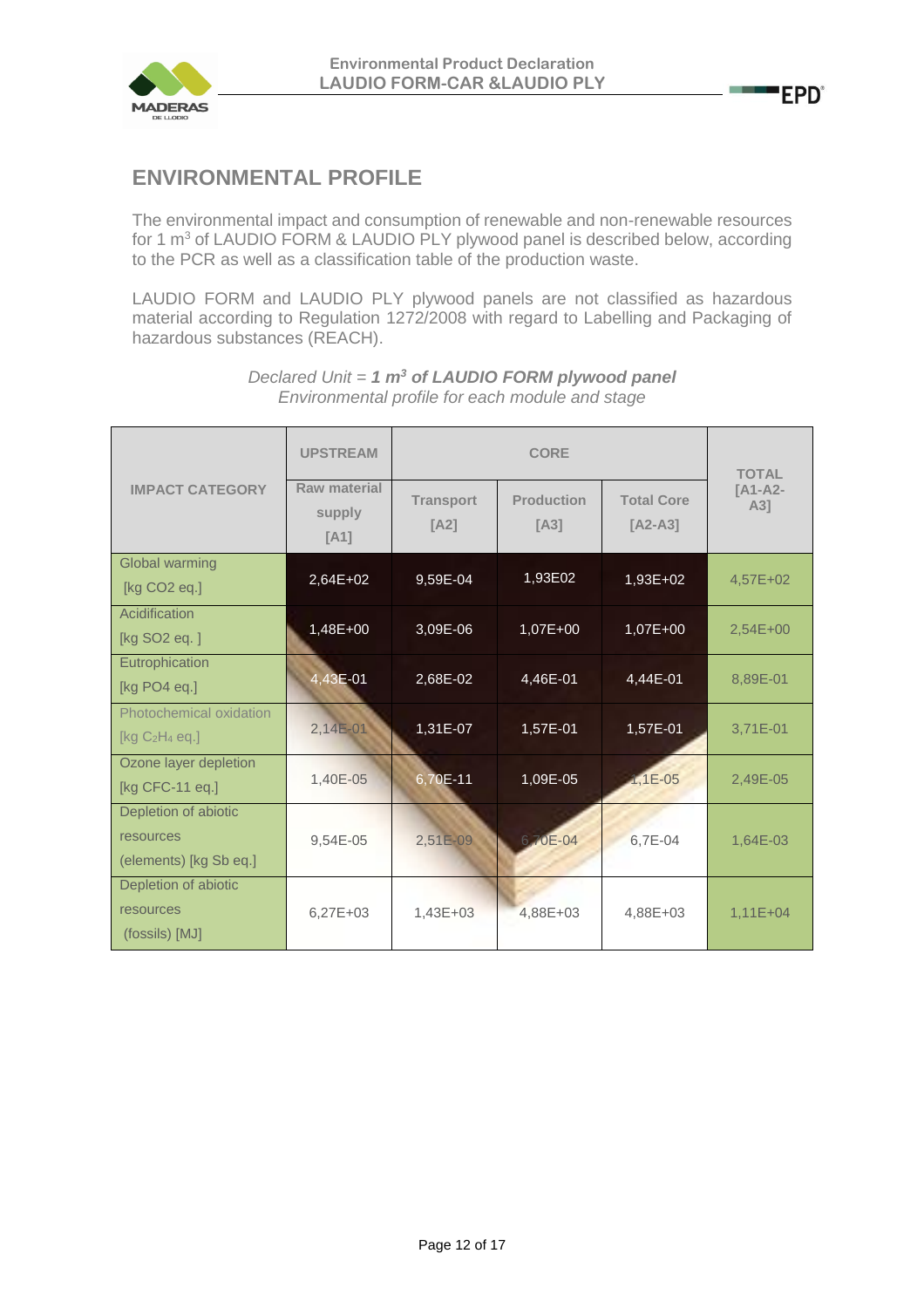

### *Declared Unit = 1 m3 of LAUDIO PLY plywood panel Environmental profile for each module and stage*

| <b>IMPACT CATEGORY</b>                                   | <b>UPSTREAM</b>             |                          | <b>TOTAL</b><br>[A1-A2-   |                                |            |
|----------------------------------------------------------|-----------------------------|--------------------------|---------------------------|--------------------------------|------------|
|                                                          | Raw material<br>Supply [A1] | <b>Transport</b><br>[A2] | <b>Production</b><br>[A3] | <b>Total Core</b><br>$[A2-A3]$ | $A3$ ]     |
| Global warming<br>[ $kg CO2$ eq.]                        | $1,24E+02$                  | 5,18E-04                 | 1,89E+02                  | 1,89E+02                       | $3,17E+02$ |
| Acidification<br>[ $kg SO2 eq.$ ]                        | 6,86E-01                    | 1,71E-06                 | $1,06E+00$                | $1,06E + 00$                   | 1,75E+00   |
| Eutrophication<br>[ $kg PO4$ eq.]                        | 2.08E-01                    | 3,97E-07                 | 4,51E-01                  | 4,51E-01                       | 6,60E-01   |
| Photochemical oxidation<br>[ $kg C2H4 eq.]$              | $1,01E - 01$                | 7,27E-08                 | 1,58E-01                  | 1,58E-01                       | 2,59E-01   |
| Ozone layer depletion<br>[kg CFC-11 eq.]                 | 6,70E-06                    | 3,67E-11                 | $1,1E-05$                 | $1,1E-05$                      | 1,77E-05   |
| Depletion of abiotic resources<br>(elements) [kg Sb eq.] | 4,10E-04                    | 2,34E-05                 | 6,60E-04                  | 6,60E-04                       | 1,08E-03   |
| Depletion of abiotic resources<br>(fossils) [MJ]         | 2,95E+03                    | 7,80E-03                 | $4,82E+03$                | $4,82E+03$                     | 7,77E+03   |

### *USE OF RESOURCES Declared Unit = 1 m3 of LAUDIO FORM-PLY plywood panel*

| <b>PARAMETER</b>                                                                                                 | Unit           | <b>TOTAL</b><br><b>FORM</b> | <b>TOTAL</b><br><b>PLY</b> |
|------------------------------------------------------------------------------------------------------------------|----------------|-----------------------------|----------------------------|
| Use of primary renewable energy, excluding the primary renewable<br>energy resources of the MMPP                 | M <sub>1</sub> | 1,38E+04                    | $1,27E+04$                 |
| Use of primary renewable energy resources used for MMPP                                                          | MJ             | $4,0E-01$                   | $4,0E-01$                  |
| Renewable energy total resources                                                                                 | MJ             | 1,38E+04                    | $1,27E+04$                 |
| Use of primary non-renewable energy: excluding non-renewable<br>energy used for MMPP                             | <b>MJ</b>      | $1,53E+03$                  | 4,18E+02                   |
| Use of non-renewable primary energy: energy resources used for<br><b>MMPP</b>                                    | <b>MJ</b>      | 1,06E+04                    | 8,07E+E03                  |
| Total primary non-renewable energy<br>(primary energy and resources of primary non-renewable energy for<br>MMPP) | <b>MJ</b>      | $1,21E+04$                  | 8,49E+03                   |
| Use of secondary materials                                                                                       | Κq             | $\bigcap$                   | 0                          |
| Use of secondary renewable fuels                                                                                 | MJ             | 5,73E+08                    | $4,51E+08$                 |
| Use of secondary non-renewable fuels                                                                             | MJ             | $\Omega$                    | 0                          |
| Use of net fresh water                                                                                           | m <sup>3</sup> | $3,14E+03$                  | 2,46E+03                   |

**EPD**<sup>®</sup>

**COL**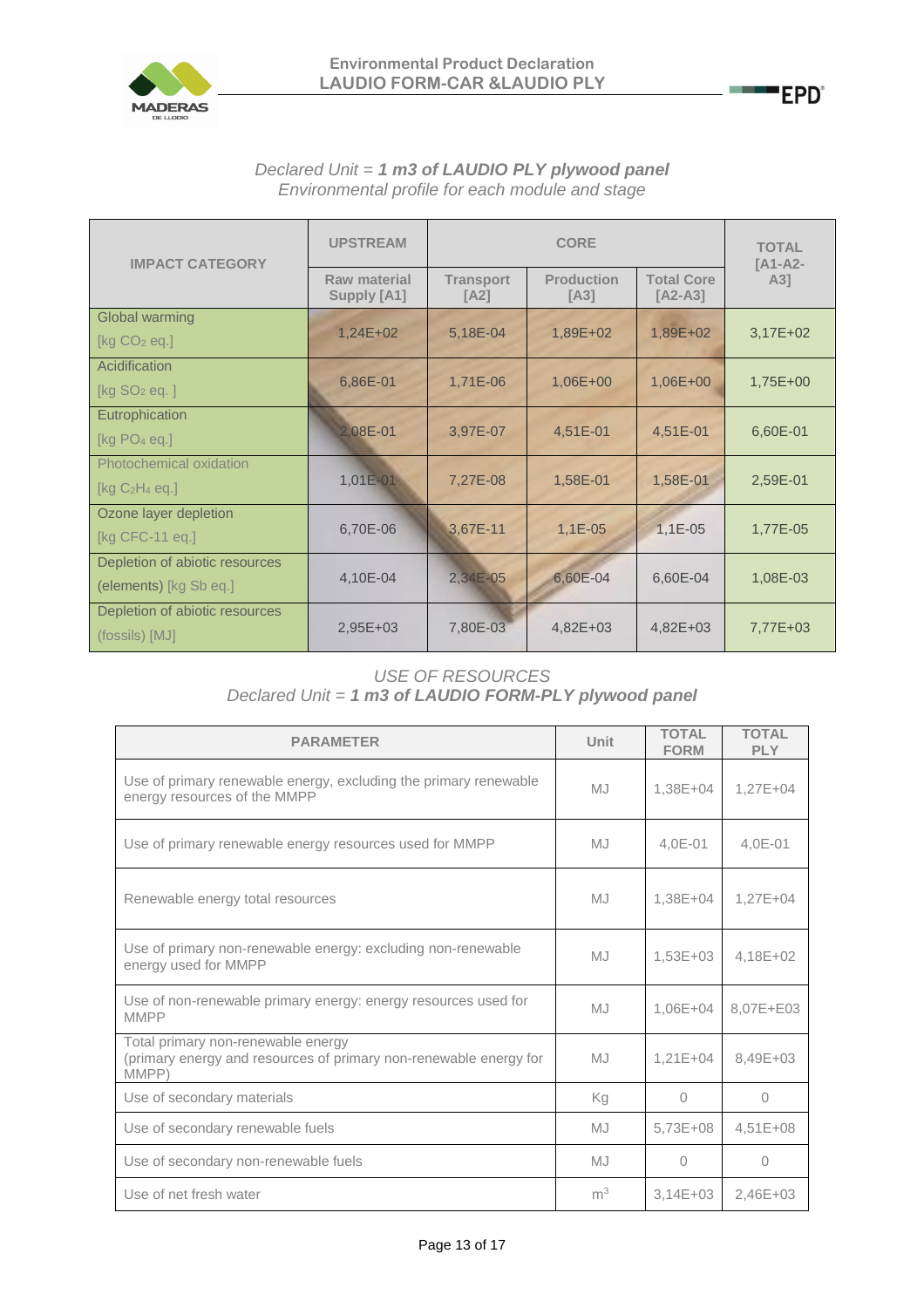

### **EPD'**

### *WASTE CATEGORIES Declared Unit = 1 m3 of LAUDIO FORM-PLY plywood panel*

| <b>PARAMETER</b>     | Unit | <b>FORM</b>  |              |
|----------------------|------|--------------|--------------|
| Non hazarduos wastes | Κa   | $3,05E+01$   | $2.09E + 01$ |
| Hazarduos wastes     | Κa   | $2.24E - 02$ | 1.37E-02     |
| Radioactive wastes   | Kg   | 2.00E-02     | $1.44E - 02$ |

Wastes generated throughout the process, are managed by authorized waste management companies.

Inert wastes are sent to landfill and the hazardous ones get stored previously to their assessment or being sent to a safe landfill. Recycle wastes are sent to a recycling plant.

# **CHANGES FROM PREVIOUS VERSION**

There are no significant modifications in relation to the previous version.

The results obtained from the year 2012 compared to 2016 with respect to the environmental impact in its different indicators, show the best efficiencies in the process due to the productive load and the reduction of energy consumption by the investments made.

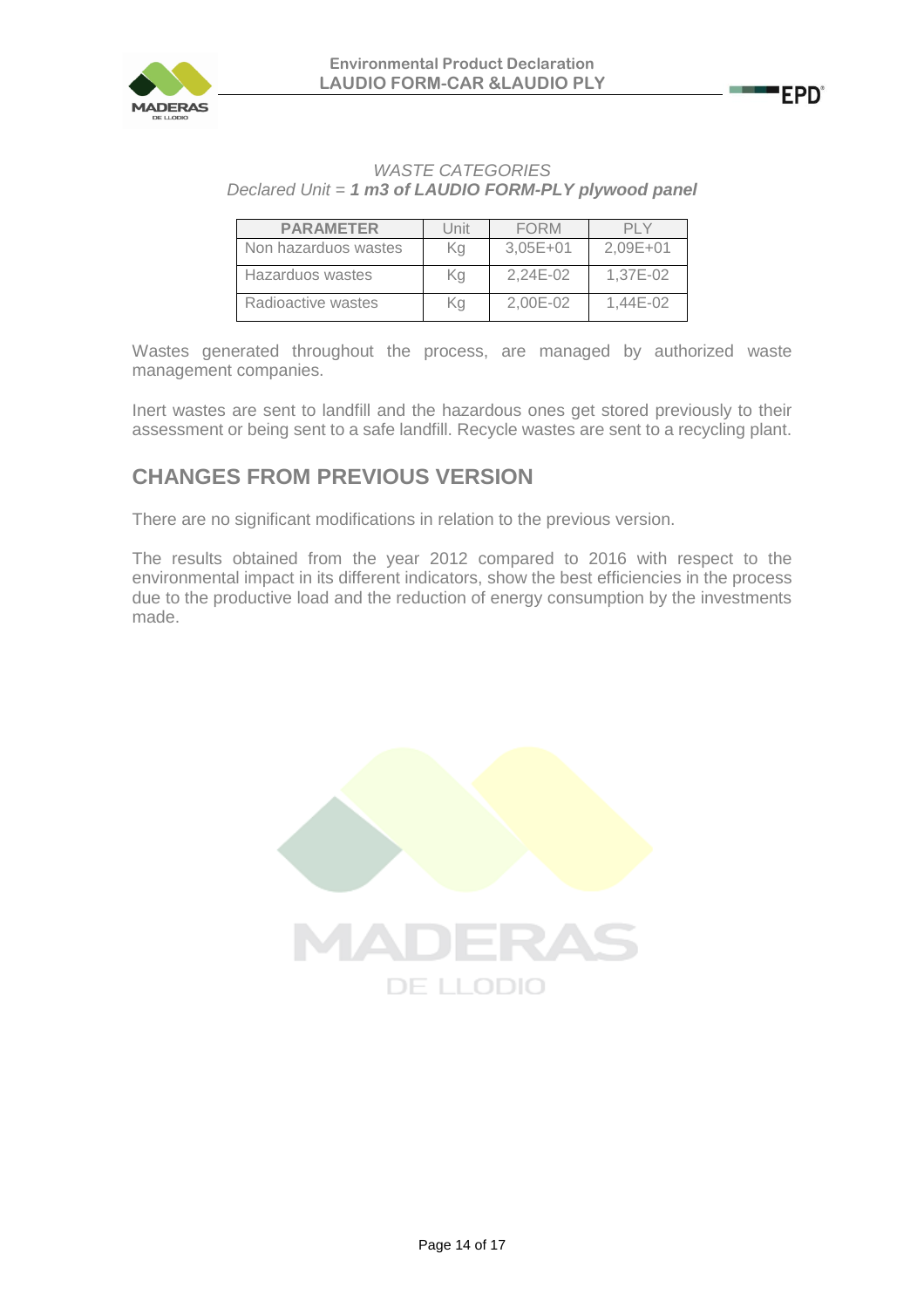

**Contract** 

'EPD'

## **RELEVANT INFORMATION ABOUT USE AND APPLICATIONS OF THE PRODUCTS**



Our customers are welcome to ask for Safety Data Sheets at: [info@maderasdellodio.com](mailto:info@maderasdellodio.com)

Page 15 of 17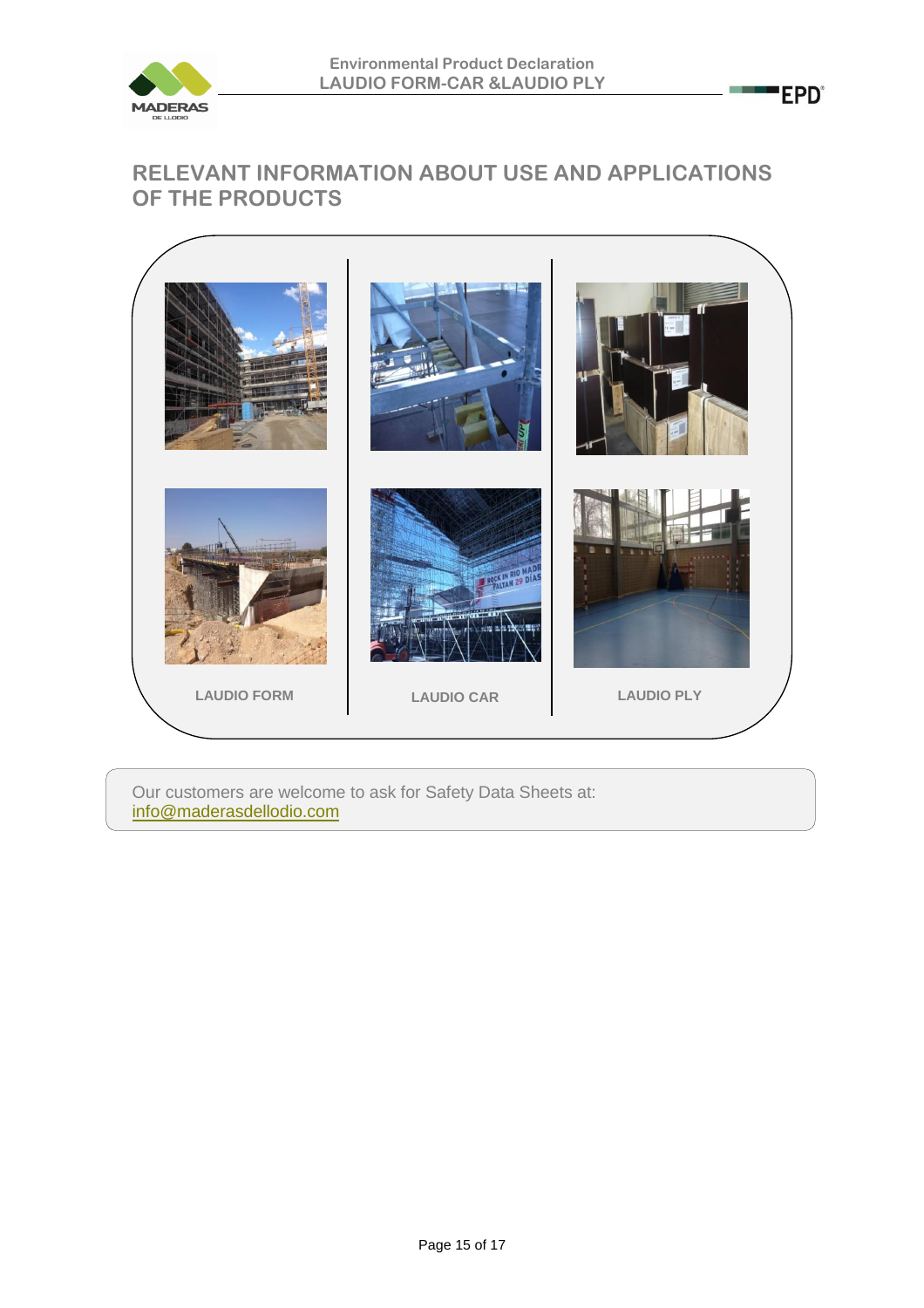

## **REFERENCES**

- **ISO14040:2006**. Environmental management. Life cycle assessment. Principles and framework.
- **ISO14044:2006**. Environmental management. Life cycle assessment. Requirements and guidelines.
- **ISO 14025:2006**: Environmental labels and declarations. Type III environmental declarations. Principles and procedures.
- **PCR 2012:01 (version 2.1)** "Construction Products and construction services"
- **EN 15804:2012.** Sustainability of construction works Environmental product declarations.